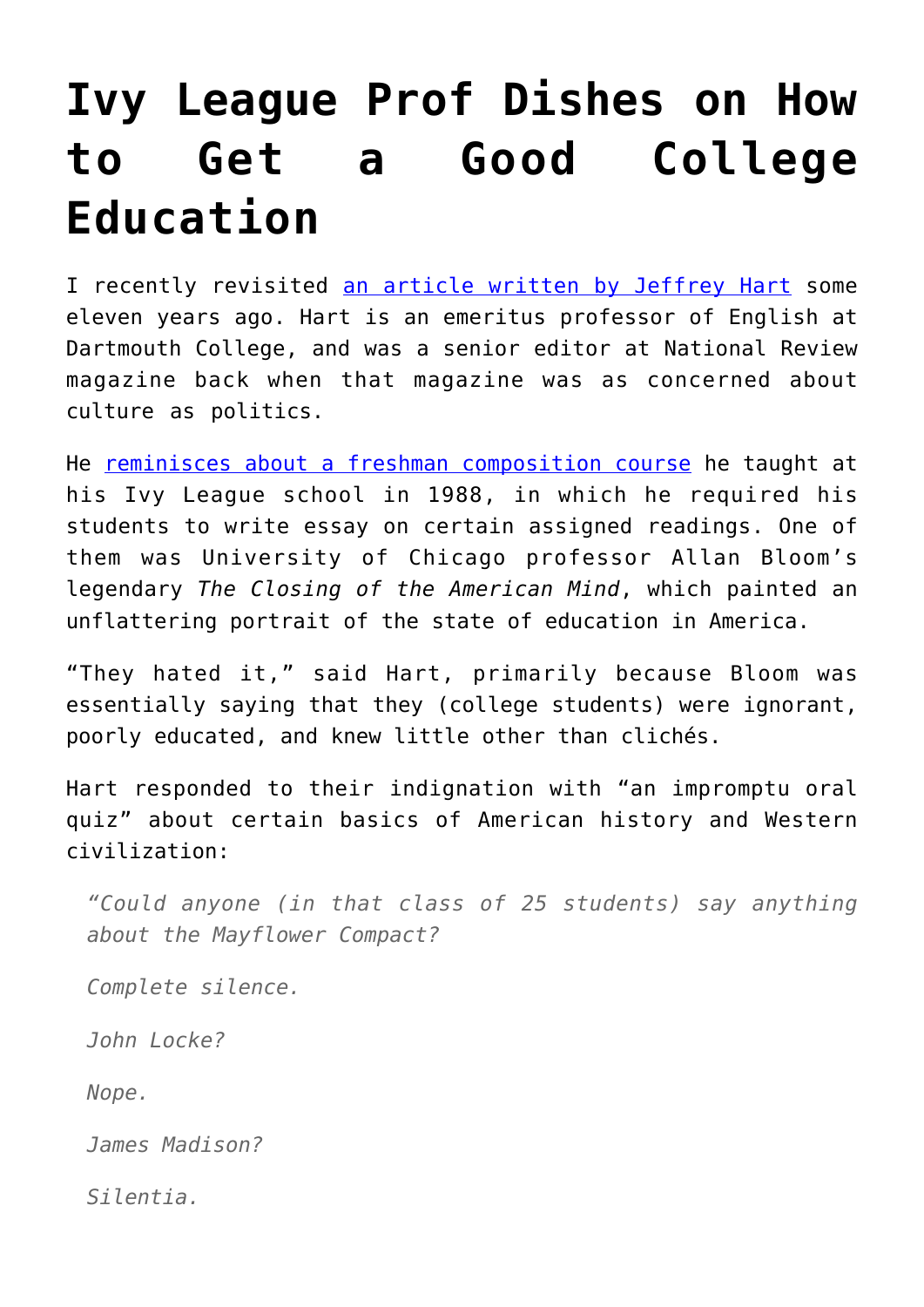*Magna Carta? The Spanish Armada? The Battle of Yorktown? The Bull Moose party? Don Giovanni? William James? The Tenth Amendment?*

*Zero. Zilch. Forget it."*

## Upon reflecting on the students' cultural illiteracy, Hart writes:

*"The embarrassment was acute, but some good came of it. The better students, ashamed that their first 12 years of schooling had mostly been wasted (even if they had gone to Choate or Exeter), asked me to recommend some books."*

Among the books Hart recommended off the top of his head: Samuel Eliot Morison's *[Oxford History of the American People](http://amzn.to/2zWmFor)*, Max Farrand's *[The Framing of the Constitution](http://amzn.to/2B7wOif)*, and Jacob Burckhardt's *[The Civilization of the Renaissance in Italy](http://amzn.to/2zVR08P)*.

Hart's general advice on how students—even at Behemoth U—can ensure themselves a good education was that they should take the "ordinary courses":

*"Thus, do take American and European history, an introduction to philosophy, American and European literature, the Old and New Testaments, and at least one modern language. It would be absurd not to take a course in Shakespeare, the best poet in our language. There is art and music history. The list can be expanded, but these areas every educated person should have a decent knowledge of — with specialization coming later on."*

You can find all of his advice [here.](http://www.nationalreview.com/article/218863/how-get-college-education-jeffrey-hart)

*Dear Readers,*

*Big Tech is suppressing our reach, refusing to let us*